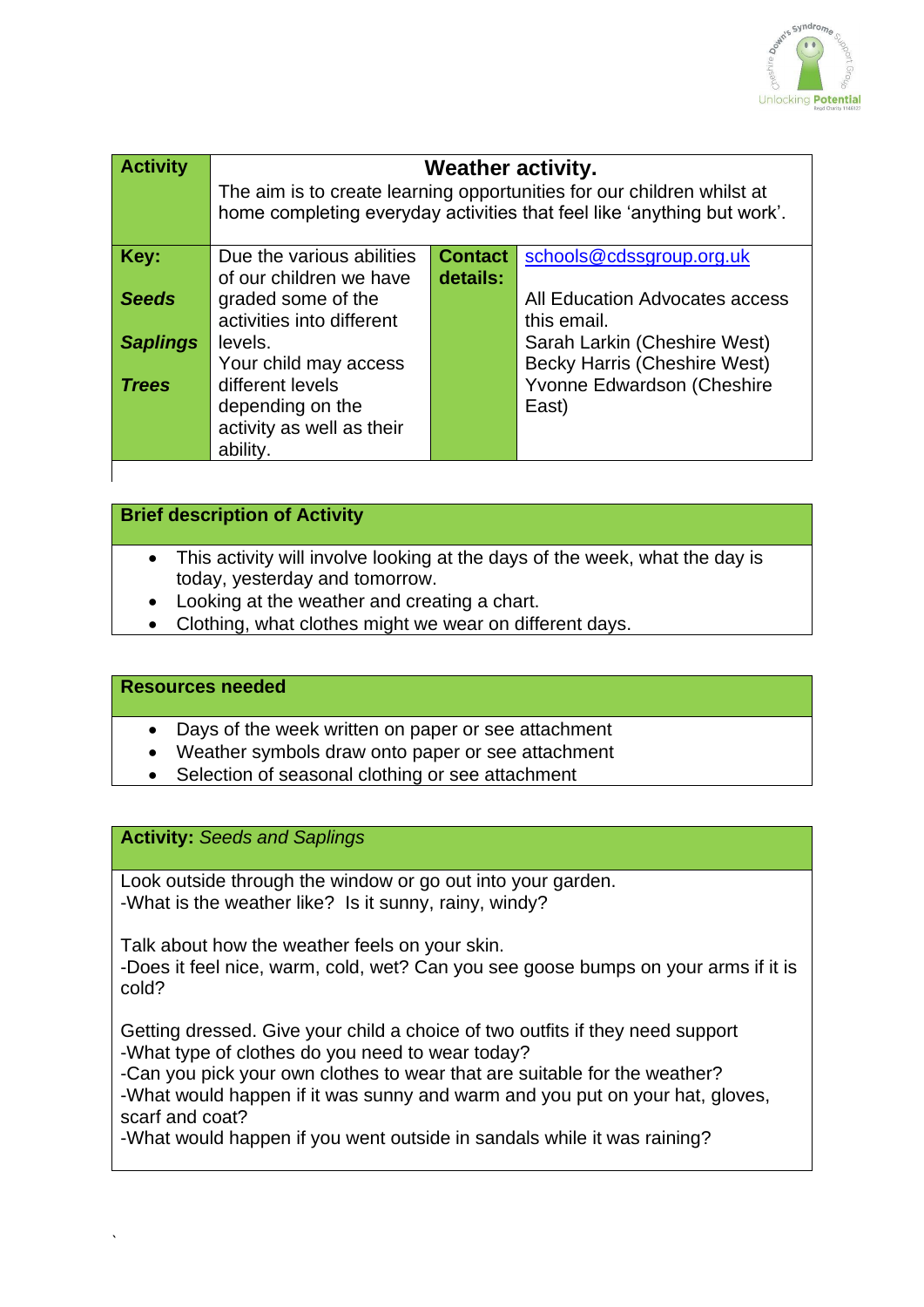

If your child likes singing you could learn a simple weather song together such as **'How's the Weather'** on **Super Simple Learning – You Tube.**

Pick the appropriate day of the week and weather symbol together from the resources attached from Twinkl or make your own. You could use Makaton symbols if you wish.

If it is too difficult give only two options. Is it Monday or Saturday? Was it windy or sunny outside?

Stick them onto a printed weather chart, such as the one from Twinkl or use a piece of cardboard/black board or whatever you have to hand.

Can you guess what the weather might be like tomorrow – where you correct?

Complete the weather chart every day for a week or longer if you'd like to! If you want to look at periods of time you could record the weather in the morning, midday and in the afternoon.

Listen to and watch a storm on You Tube.

What colours are in a rainbow? Sing the rainbow song and sign the colours.

**Activity extension:** *Trees*

Are the clouds moving in the sky? What do you think is moving them along? Which way is the wind blowing?

Which way is north? Can you plot which way is N, S, E, W? Do you have a compass you could look at together?

Watch a weather forecast on TV or You Tube.

-Did the weather forecasters get it right? If they didn't, you could talk about how some things are very difficult to do and even when people have had a lot of training they still sometimes get things a little bit wrong. It's fine to get things wrong sometimes, everybody does!

Talk about how cold it gets at night once the sun has gone in and the moon has come out.

Discuss how clouds keep us shaded from the sun during the day and act like a blanket at night.

If you have a garden thermometer you could record the temperature and see what the difference is in temperature in the evening.

Talk about negative numbers and zero and demonstrate how to write a negative number.

#### **Attachments:**

`

Twinkl- Weather display Twinkl- Weather cards Twinkl- Weather poster